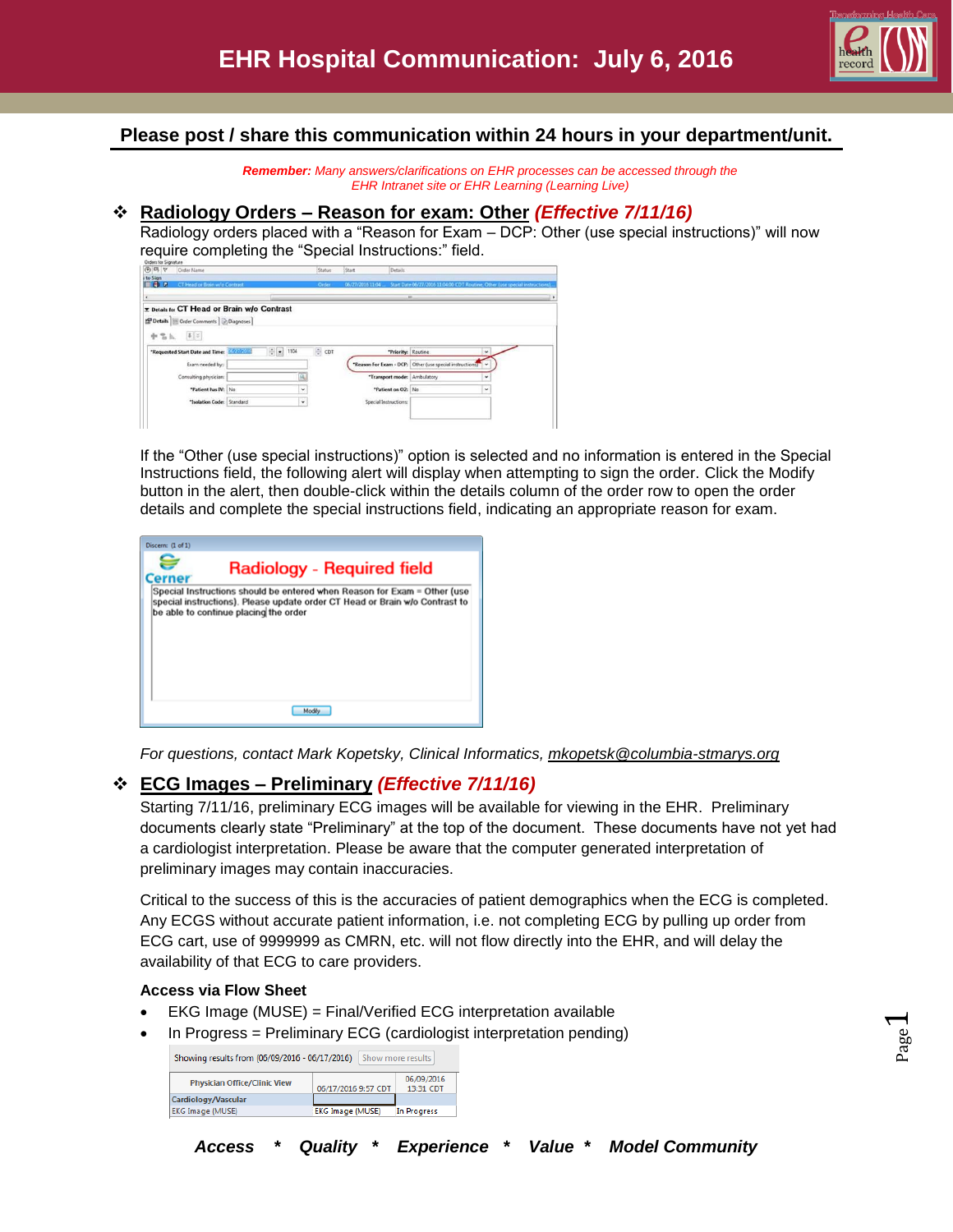

#### **Access Via Documents**

- **Red** = Final/Verified ECG interpretation available
- **Pink** = Preliminary ECG (no cardiologist interpretation)

| Clinical Documents                      |  |
|-----------------------------------------|--|
| Operative/Procedure Reports             |  |
| - Cardiology/Vascular                   |  |
| EKG Image (MUSE)                        |  |
| 06/17/2016 09:57:42 CDT - "12 Lead ECG" |  |
|                                         |  |

### **Viewing ECG Images**

To view image (preliminary or final report), click on the image icon when viewing the report document.

| 8 2 3 3 4 5 4 5 <mark>6 7</mark> 8                                                                                |                                                                                                                                              |                                                                                                                   | band size and the                                                                                                                                |
|-------------------------------------------------------------------------------------------------------------------|----------------------------------------------------------------------------------------------------------------------------------------------|-------------------------------------------------------------------------------------------------------------------|--------------------------------------------------------------------------------------------------------------------------------------------------|
| $\leftarrow$                                                                                                      | Wednesday, June 08,                                                                                                                          |                                                                                                                   | Wednesday, Ju                                                                                                                                    |
| Document Type:<br>Document Date:<br>Document Status:<br>Document Title:<br>Encounter info:<br>Contributor system: | EKG Image (MUSE)<br>June 09, 2016 13:31:02 CDT<br>In Progress<br>12 Lead ECG<br>000500095970, SMO, Cardiac OP, 03/11/2016 -<br><b>GEMUSE</b> | Document Type:<br>Document Date:<br>Document Status:<br>Document Title:<br>Encounter info:<br>Contributor system: | EKG Image (MUSE)<br>June 17, 2016 09:57:42 CDT<br>Auth (Verified)<br>12 Lead ECG<br>000500095970, SMO, Cardiac OP, 03/11/2016 -<br><b>GFMUSF</b> |
|                                                                                                                   | * Preliminary Report *                                                                                                                       |                                                                                                                   | * Final Report *                                                                                                                                 |

*For questions, contact Joy Levin at 414-585-1255 or [jlevin@columbia-stmarys.org](mailto:jlevin@columbia-stmarys.org)*

## **Antiembolism Device Laterality** *(Effective 7/12/16)*

An additional field will be added to I View, below Antiembolism Device, called **Antiembolism Device Laterality**. It includes single-select options to identify if the device is placed **Bilateral, Left side only, Right side only**.

| îN                                    | 06/03/2016<br>14:37 CDT          |
|---------------------------------------|----------------------------------|
| $\blacktriangle$ PACU Equipment       |                                  |
| <b>Clinical Alarms</b>                |                                  |
| <b>Antiembolism Device</b>            |                                  |
| <b>Antiembolism Device Laterality</b> | Antiembolism Device Laterality X |
| Binder/Support                        | Bilateral                        |
| <b>Warming Measures</b>               | Left Side Only                   |
| <b>Cooling Measures</b>               | <b>Right Side Only</b>           |
| <b>A Racic Accessment</b>             |                                  |

| I View Bands>Sections to include Antiembolism Device Laterality |                                                   |  |  |  |
|-----------------------------------------------------------------|---------------------------------------------------|--|--|--|
| Quick View Pre & Post Procedure>Activity & Diet                 | Post Operative Assessment>Activity & Diet         |  |  |  |
| Outpatient Quick View>Activity & Diet                           | Adult Shift Documentation>Act. of Daily Living    |  |  |  |
| Adult Shift Documentation>VTE Prevention                        | BH-Post Procedure>Activity/Safety                 |  |  |  |
| Post Procedure>Activity & Diet                                  | Postpartum Care - PCA>VTE Prevention              |  |  |  |
| GI Quick View>Activity/Diet                                     | OB Ongoing-Shift Assess>VTE Prevention            |  |  |  |
| Recovery and Postpartum>VTE Prevention                          | Pediatric Shift Doc>Act of Daily Living Pediatric |  |  |  |
| Pediatric Post Procedure>Act, & Diet Pediatric                  | PACU>PACU Equipment                               |  |  |  |
| BH-Adult Shift Documentation>VTE Prevention                     | Post Operative Assessment>Activity & Diet         |  |  |  |

*For questions, contact Sue Bode, RN, Clinical Informatics, at [sbode@columbia-stmarys.org](mailto:sbode@columbia-stmarys.org)*